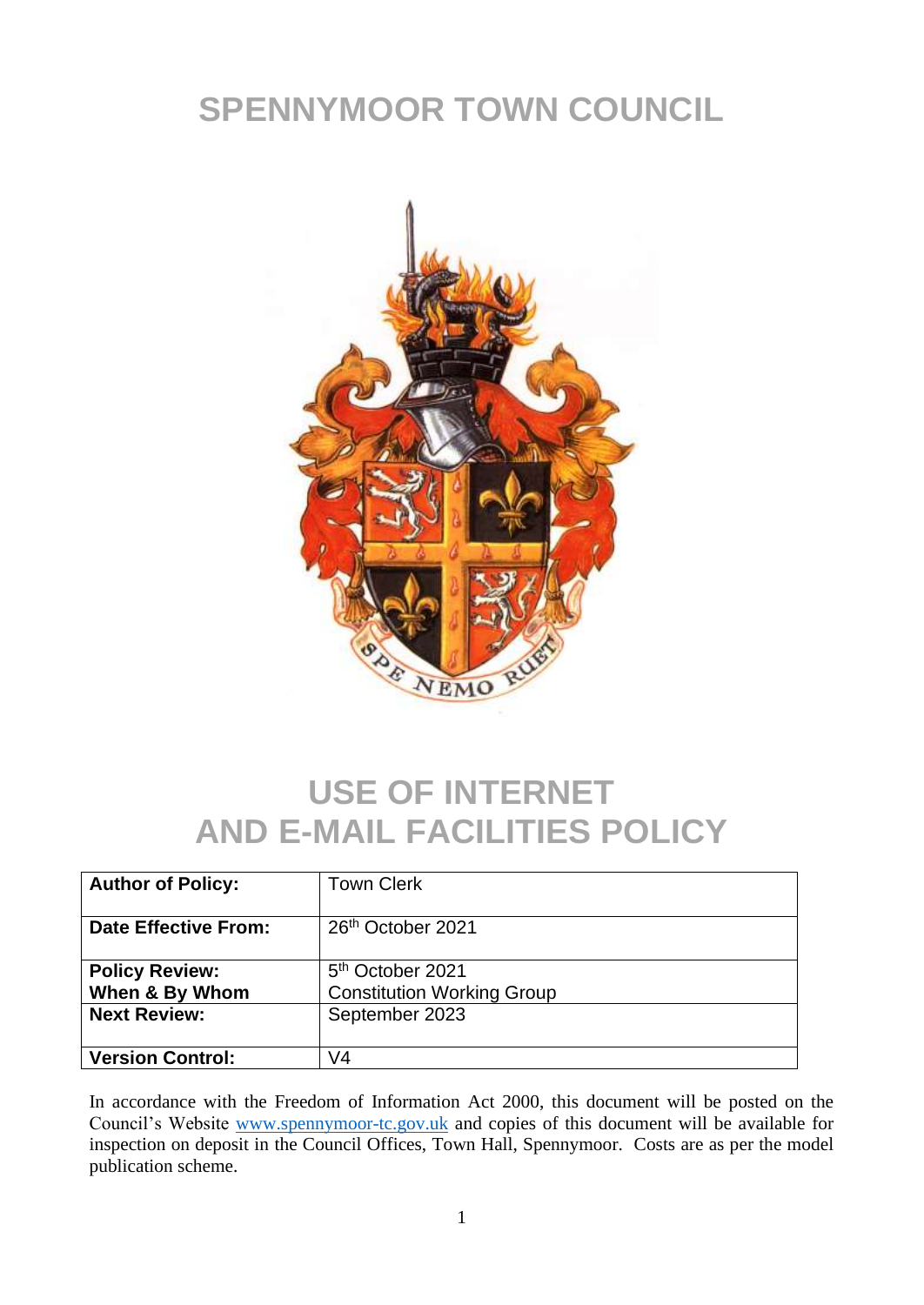This Guide contains important rules covering e-mail and access to the Internet. Many of the rules apply equally to the Council's other methods of communicating internally and externally such as letter and telephone.

Failure to comply with the rules will be dealt with as a disciplinary matter, and depending upon the seriousness of the offence, could lead to your dismissal (in the case of an Officer), referral to Durham County Council's Monitoring Officer (in the case of a Member) and may result in legal claims against you and the Council.

It is vital that you read this Guide carefully. If there is anything you do not understand, you should ask your Manager or the Town Clerk.

As users of the Council's computer equipment, you are under an obligation not to misuse the equipment, system and facilities available to you at work. Improper use of IT equipment and systems will be regarded as an offence under the Council's Disciplinary Procedure.

All Internet and E-Mail users are expected to be aware of, and follow, the rules below:

- The Internet should only be accessed via the corporately approved method and after authorisation by the Town Clerk.
- Access to the Internet will be limited to appropriate business use on behalf of the Council as determined by the Town Clerk. You must not use the Council's facility to access the Internet for personal use during work time. You should not subscribe to any bulletin boards, newsgroups or any other internet service of any kind whatsoever without prior written permission from the Town Clerk. You should not download software onto the Council's system.
- The Internet must not be used to access sites of a dubious nature. Sites involving material of a sexually explicit or violent nature or material which is offensive in any way are specifically not allowed. You must report accidental access to a dubious site to the Town Clerk and make sure it is logged.
- Make sure that no-one else knows your PC password. Do not use someone else's PC for Internet or E-Mail purposes unless you are authorised to do so. Similarly, do not allow anyone else to use your PC using your password unless they are authorised to do so. Log any use of your machine by others.
- E-Mail facilities are predominately for business purposes, although you are permitted reasonable private usage provided this does not interfere with your duties. E-Mail usage will be automatically logged and monitored and may be inspected at any time without notice. As with telephone calls, you must not spend an unreasonable amount of your working time using this facility.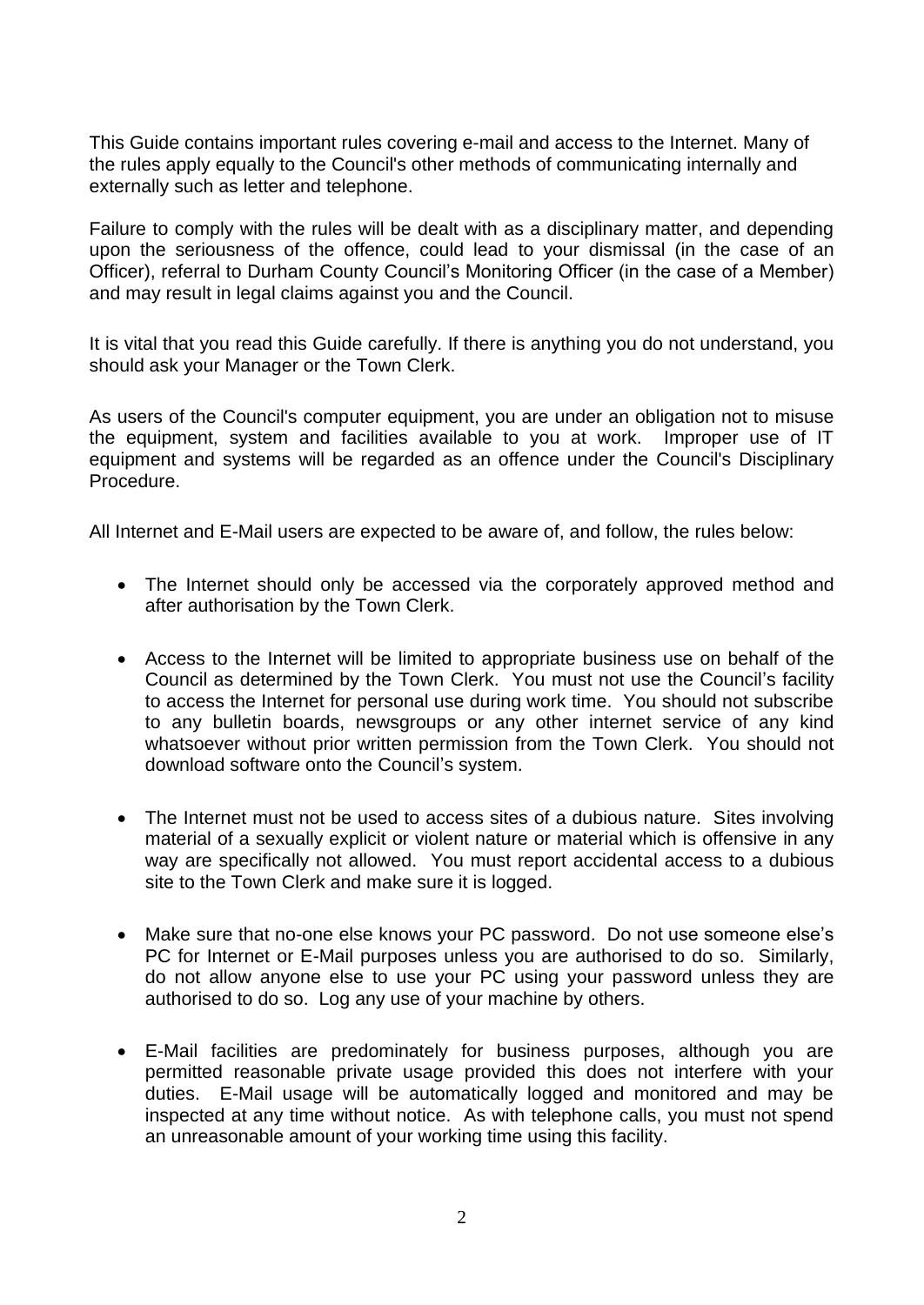• If you send a personal E-Mail, start or sign off the E-Mail with the following statement:

"Personal E-Mail. This E-Mail is personal. It is not authorised by or sent on behalf of the sender's employer. This E-Mail is the personal responsibility of the sender"

- Ask yourself, before sending an E-Mail, how you would feel if your message was read out in Court. E-Mail messages may have to be disclosed in litigation.
- Obtain confirmation for receipt for important E-Mails sent; and make and keep hard copies of important E-Mails sent and received.
- Check your E-Mail on each working day or arrange for a duly authorised person to do so on your behalf.
- Reply promptly to all E-Mail messages requiring a response. Where a prompt detailed response is not possible, send a short E-Mail acknowledging receipt and giving an estimate of when a detailed response will or should be sent.
- Do not impersonate any other person when using E-Mail or amend messages received.
- Do not import any non-text file, including files received as E-Mail attachments, onto the system without first checking them for viruses, using the approved software.
- Do not create E-Mail congestion by sending trivial messages or personal messages or by copying E-Mails to those who do not need to see them.
- Do not send or forward E-Mail messages or documents which are, or may be construed as harassment or bullying. A clear distinction can be drawn between friendly attention which is reciprocated by another employee, and unwanted or unpleasant behaviour or comments which cause distress or fear. The following paragraphs give a general description of activities which may constitute harassment but do not exclude other forms of inappropriate behaviour which are irrelevant to, and have a negative affect on, the performance of a person's duties.
	- (i) Sexual harassment includes unwanted conduct or comments based on a person's sex, sexuality or perceived sexuality which is offensive to the recipient. It can be based on actions, including comments, over a period of time but, where it is sufficiently serious, a single incident will constitute sexual harassment.
	- (ii) Racial harassment includes any racially motivated actions or comments by a person or group of people at work which are directed at one or more employees, which are repeated and/or unwanted; cause humiliation, pain or distress; interfere with job performance or create an unpleasant working environment.